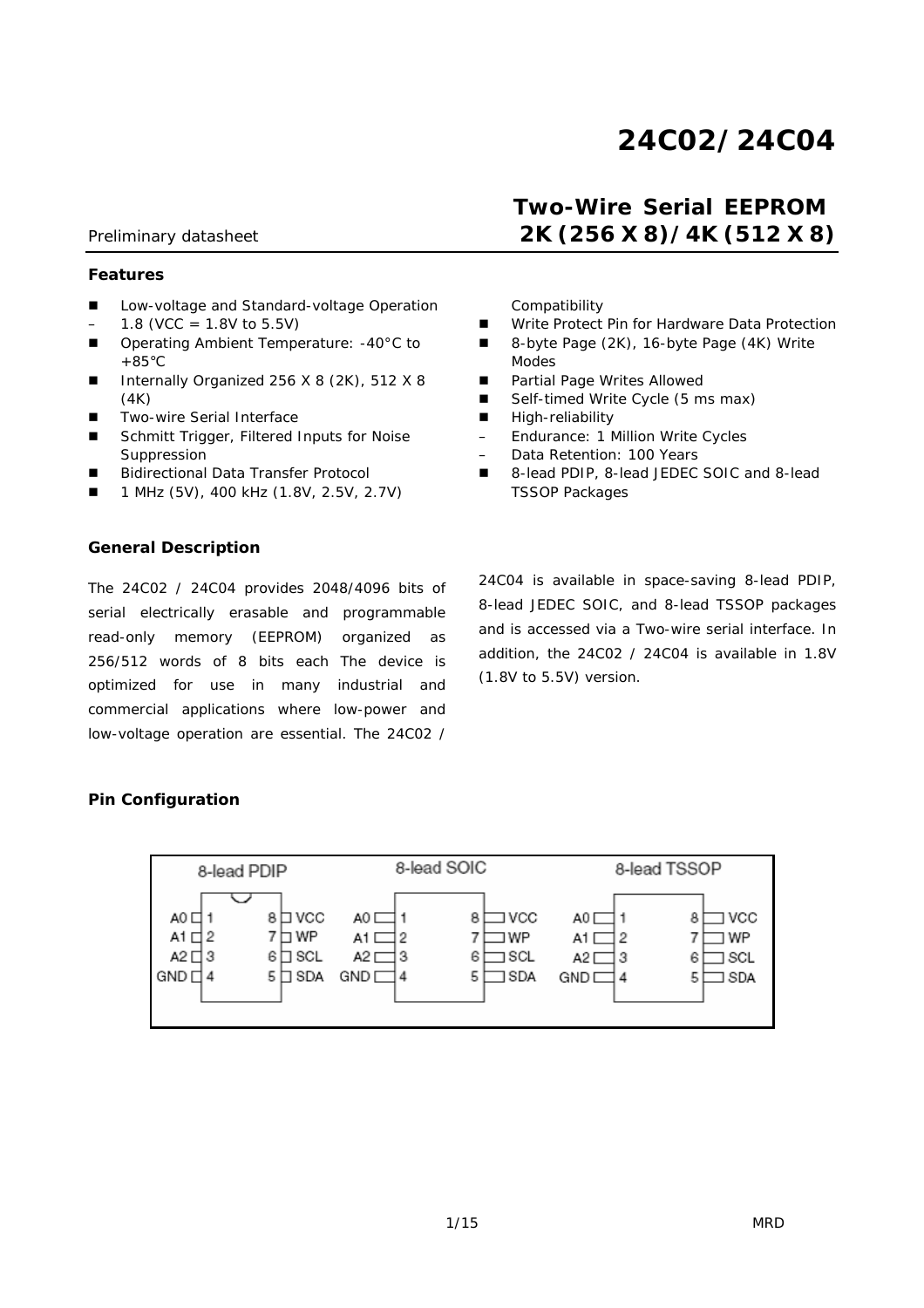# **Pin Descriptions**

| Pin number     | Designation | <b>Type</b> | <b>Name and Functions</b>                                     |  |  |  |  |
|----------------|-------------|-------------|---------------------------------------------------------------|--|--|--|--|
|                |             |             | Address Inputs                                                |  |  |  |  |
|                |             |             | DEVICE/PAGE ADDRESSES (A2, A1, A0): The A2, A1 and            |  |  |  |  |
|                |             |             | A0 pins are device address inputs that are hard wired for the |  |  |  |  |
|                |             |             | 24C02. eight 2K devices may be addressed on a single bus      |  |  |  |  |
| $1 - 3$        | A0 - A2     |             | system (device addressing is discussed in detail under the    |  |  |  |  |
|                |             |             | Device Addressing section).                                   |  |  |  |  |
|                |             |             | The 24C04 uses the A2 and A1 inputs for hard wire addressing  |  |  |  |  |
|                |             |             | and a total of four 4K devices may be addressed on a single   |  |  |  |  |
|                |             |             | bus system. The A0 pin is a no connect.                       |  |  |  |  |
|                |             |             | Serial Data                                                   |  |  |  |  |
|                |             | I/O         | SERIAL DATA (SDA): The SDA pin is bi-directional for serial   |  |  |  |  |
| 5              | <b>SDA</b>  | &           | data transfer. This pin is open-drain driven and may be       |  |  |  |  |
|                |             | Open-drain  | wire-ORed with any number of other open-drain or open-        |  |  |  |  |
|                |             |             | collector devices.                                            |  |  |  |  |
|                |             |             | Serial Clock Input                                            |  |  |  |  |
| 6              | <b>SCL</b>  |             | SERIAL CLOCK (SCL): The SCL input is used to positive edge    |  |  |  |  |
|                |             |             | clock data into each EEPROM device and negative edge clock    |  |  |  |  |
|                |             |             | data out of each device.                                      |  |  |  |  |
|                |             |             | <b>Write Protect</b>                                          |  |  |  |  |
|                |             |             | WRITE PROTECT (WP): The 24C02/24C04 has a Write               |  |  |  |  |
|                |             |             | Protect pin that provides hardware data protection. The Write |  |  |  |  |
| $\overline{7}$ | <b>WP</b>   | L           | Protect pin allows normal read/write operations when          |  |  |  |  |
|                |             |             | connected to ground (GND). When the Write Protect pin is      |  |  |  |  |
|                |             |             | connected to VCC, the write protection feature is enabled and |  |  |  |  |
|                |             |             | operates as shown in the following Table 1.                   |  |  |  |  |
| 4              | GND         | $\sf P$     | Ground                                                        |  |  |  |  |
| 8              | <b>VCC</b>  | P           | Power Supply                                                  |  |  |  |  |
| 1              | <b>NC</b>   | <b>NC</b>   | No Connect                                                    |  |  |  |  |
|                |             |             | For 24C04.                                                    |  |  |  |  |

### **Table 1:** Write Protect

|                                        | Part of the Array Protected |                   |  |  |  |
|----------------------------------------|-----------------------------|-------------------|--|--|--|
| WP Pin Status:                         | 24C02                       | 24C <sub>04</sub> |  |  |  |
| At VCC                                 | Full (2K) Array             | Full (4K) Array   |  |  |  |
| At GND<br>Normal Read/Write Operations |                             |                   |  |  |  |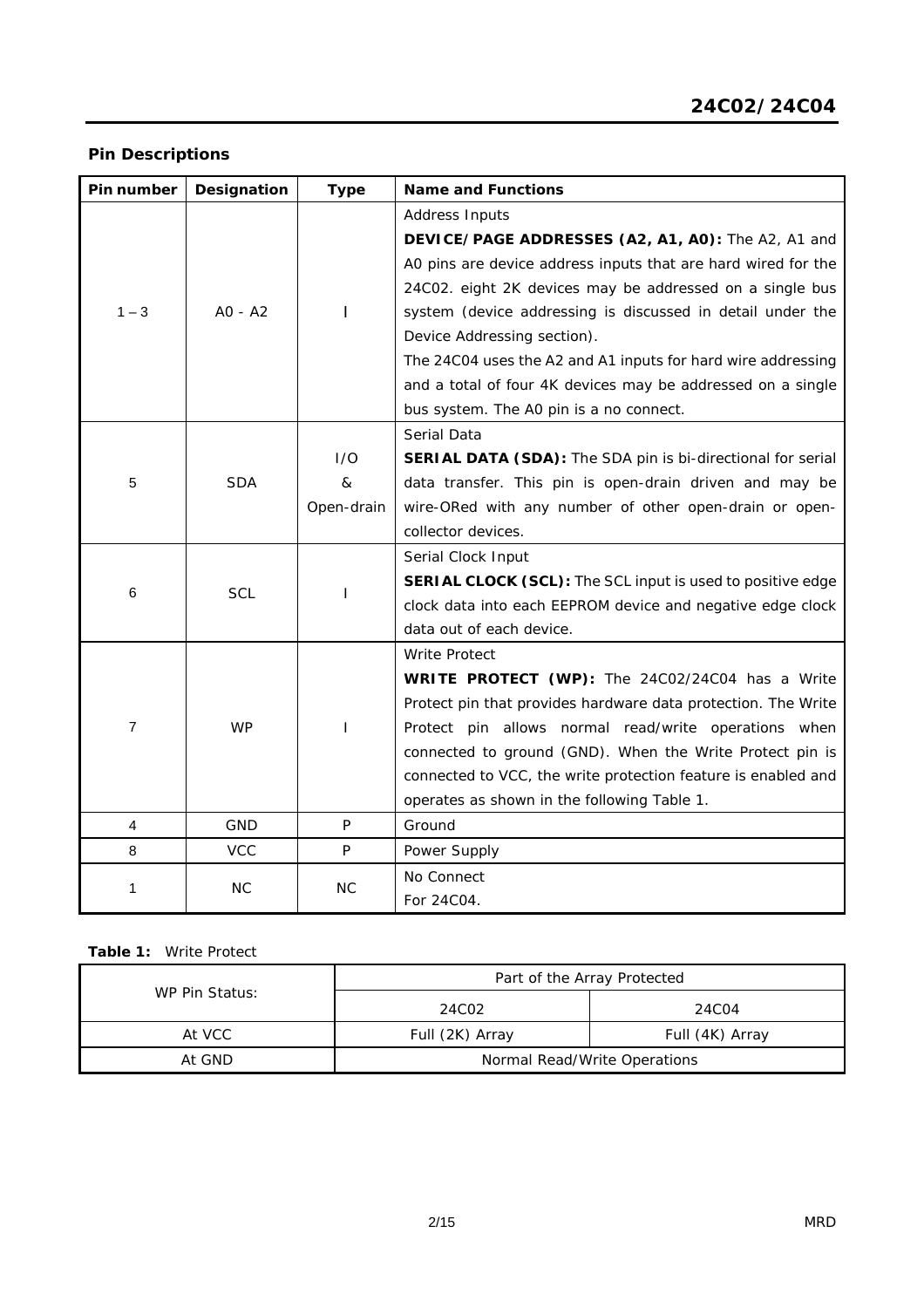# **Block Diagram**

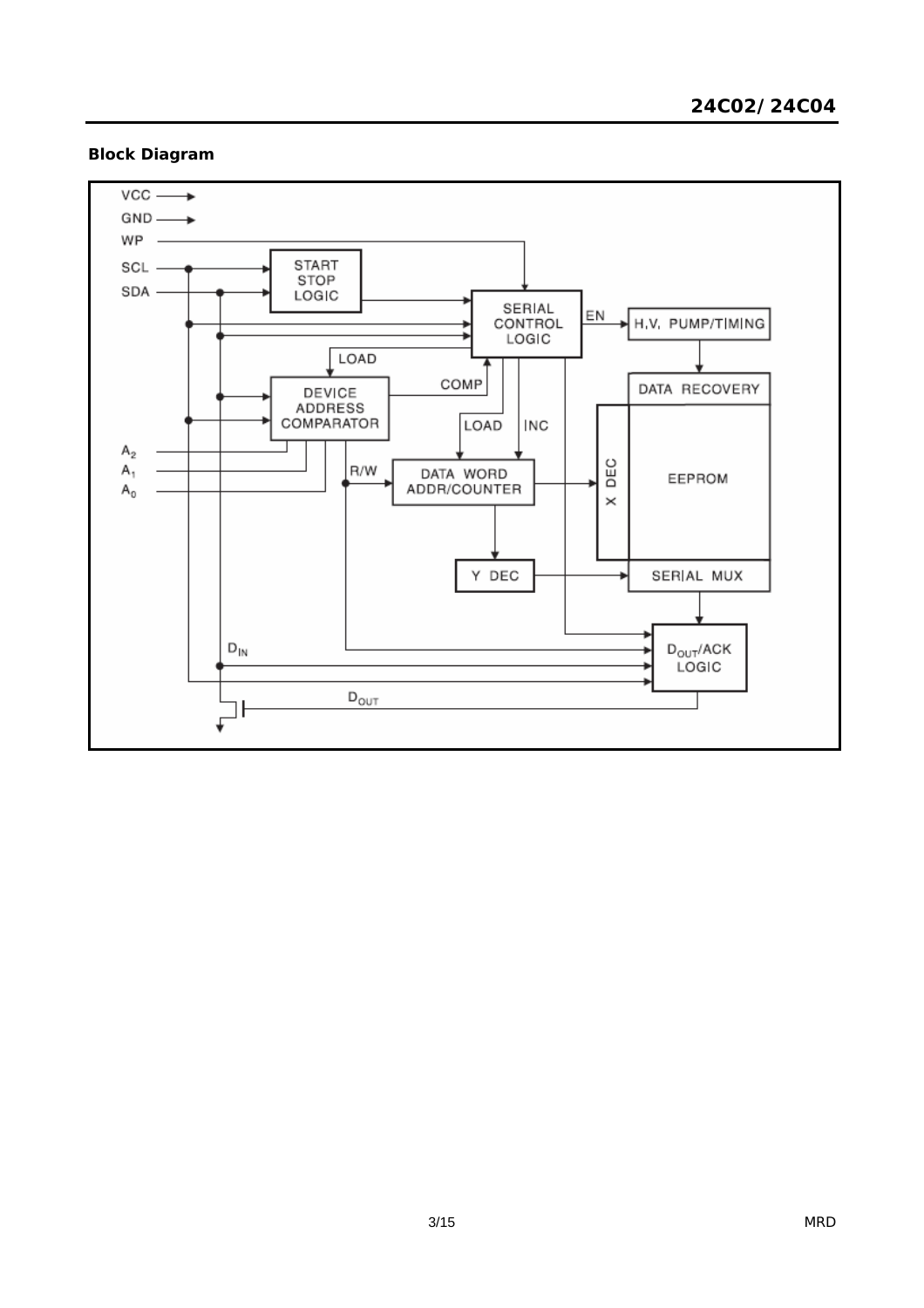# **Functional Description**

### **1. Memory Organization**

**24C02, 2K SERIAL EEPROM:** Internally organized with 32 pages of 8 bytes each, the 2K requires an 8-bit data word address for random word addressing.

**24C04, 4K SERIAL EEPROM:** Internally organized with 32 pages of 16 bytes each, the 4K requires a 9-bit data word address for random word addressing.

### **2. Device Operation**

**CLOCK and DATA TRANSITIONS:** The SDA pin is normally pulled high with an external device. Data on the SDA pin may change only during SCL low time periods (see to Figure 1 on page 4). Data changes during SCL high periods will indicate a start or stop condition as defined below.

**START CONDITION:** A high-to-low transition of SDA with SCL high is a start condition which must precede any other command (see to Figure 2 on page 5).

**STOP CONDITION:** A low-to-high transition of SDA with SCL high is a stop condition. After a read sequence, the stop command will place the EEPROM in a standby power mode (see Figure 2 on page 5).

**ACKNOWLEDGE:** All addresses and data words are serially transmitted to and from the EEPROM in 8-bit words. The EEPROM sends a "0" to acknowledge that it has received each word. This happens during the ninth clock cycle.

**STANDBY MODE:** The 24C02/ 24C04 features a low-power standby mode which is enabled: (a) upon power-up and (b) after the receipt of the STOP bit and the completion of any internal operations

**MEMORY RESET:** After an interruption in protocol, power loss or system reset, any two-wire part can be reset by following these steps:

- 1. Clock up to 9 cycles.
- 2. Look for SDA high in each cycle while SCL is high.
- 3. Create a start condition.



**Figure 1.** Data Validity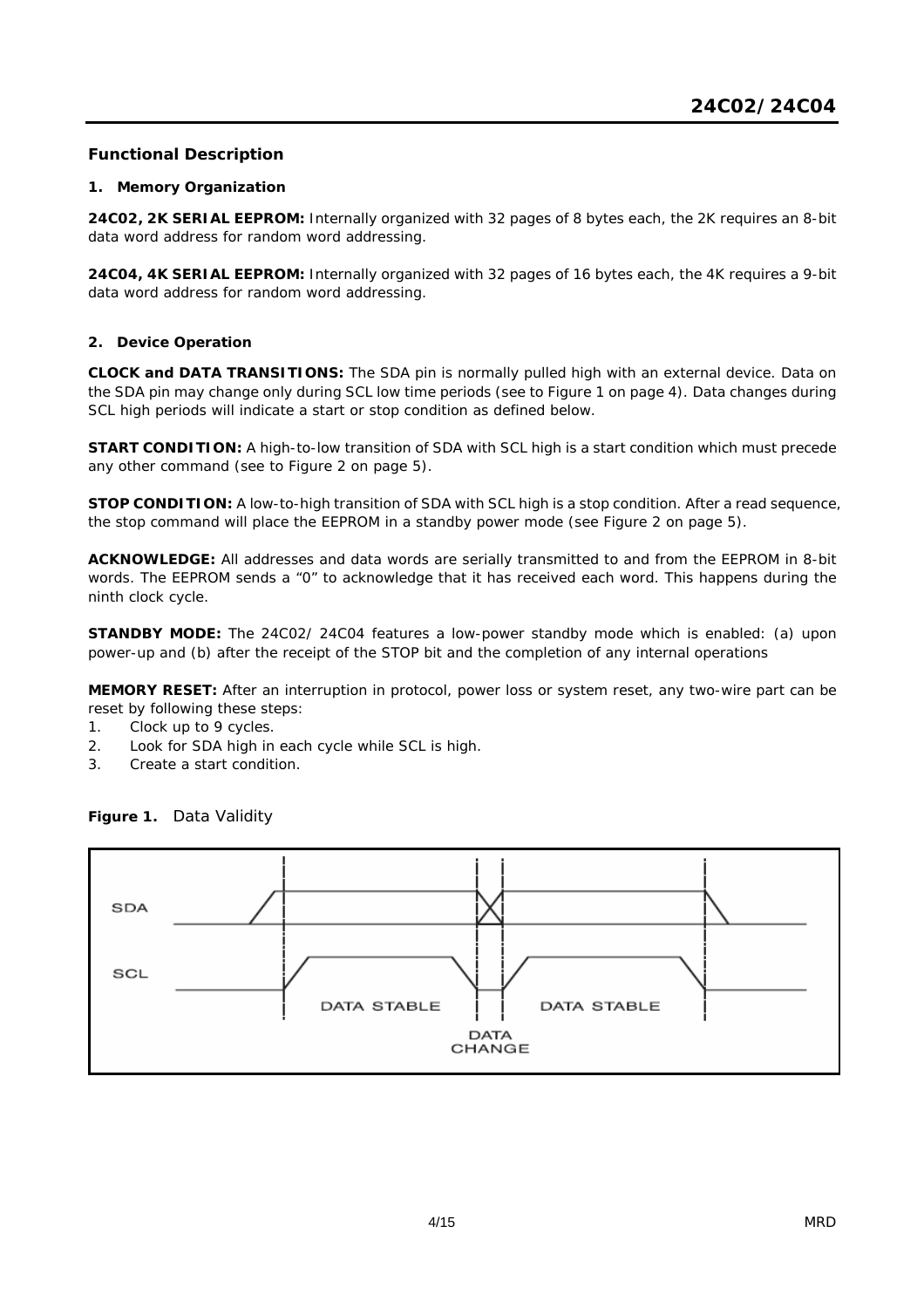

**Figure 3.** Output Acknowledge



### **3. Device Addressing**

The 2K and 4K EEPROM devices all require an 8-bit device address word following a start condition to enable the chip for a read or write operation (see to Figure 4 on page 4).

The device address word consists of a mandatory "1", "0" sequence for the first four most significant bits as shown. This is common to all the Serial EEPROM devices.

The next 3 bits are the A2, A1 and A0 device address bits for the 2K EEPROM. These 3 bits must compare to their corresponding hardwired input pins.

The 4K EEPROM only uses the A2 and A1 device address bits with the third bit being a memory page address bit. The two device address bits must compare to their corresponding hardwired input pins. The A0 pin is no connect.

The eighth bit of the device address is the read/write operation select bit. A read operation is initiated if this bit is high and a write operation is initiated if this bit is low.

Upon a compare of the device address, the EEPROM will output a "0". If a compare is not made, the chip will return to a standby state.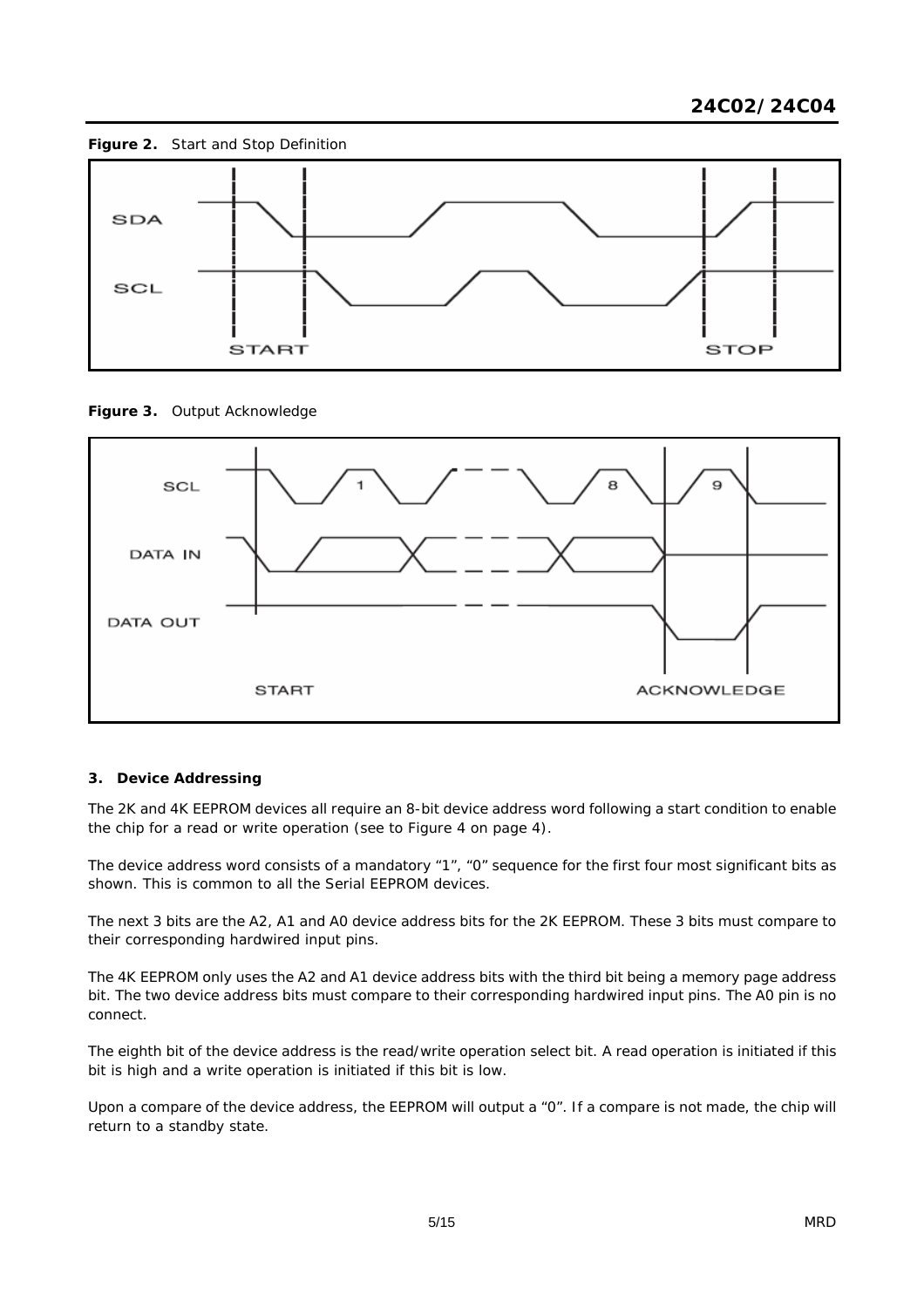### **4. Write Operations**

**BYTE WRITE:** A write operation requires an 8-bit data word address following the device address word and acknowledgment. Upon receipt of this address, the EEPROM will again respond with a "0" and then clock in the first 8-bit data word. Following receipt of the 8-bit data word, the EEPROM will output a "0" and the addressing device, such as a microcontroller, must terminate the write sequence with a stop condition. At this time the EEPROM enters an internally timed write cycle, t<sub>wR</sub>, to the nonvolatile memory. All inputs are disabled during this write cycle and the EEPROM will not respond until the write is complete (see Figure 5 on page 7).

**PAGE WRITE:** The 2K EEPROM is capable of an 8-byte page write, and the 4K devices are capable of 16-byte page writes.

A page write is initiated the same as a byte write, but the microcontroller does not send a stop condition after the first data word is clocked in. Instead, after the EEPROM acknowledges receipt of the first data word, the microcontroller can transmit up to seven (2K) or fifteen (4K) more data words. The EEPROM will respond with a "0" after each data word received. The microcontroller must terminate the page write sequence with a stop condition (see Figure 6 on page 7).

The data word address lower three (2K) or four (4K) bits are internally incremented following the receipt of each data word. The higher data word address bits are not incremented, retaining the memory page row location. When the word address, internally generated, reaches the page boundary, the following byte is placed at the beginning of the same page. If more than eight (2K) or sixteen (4K) data words are transmitted to the EEPROM, the data word address will "roll over" and previous data will be overwritten.

**ACKNOWLEDGE POLLING:** Once the internally timed write cycle has started and the EEPROM inputs are disabled, acknowledge polling can be initiated. This involves sending a start condition followed by the device address word. The read/write bit is representative of the operation desired. Only if the internal write cycle has completed will the EEPROM respond with a "0", allowing the read or write sequence to continue.

### **5. Read Operations**

Read operations are initiated the same way as write operations with the exception that the read/write select bit in the device address word is set to "1". There are three read operations: current address read, random address read and sequential read.

**CURRENT ADDRESS READ:** The internal data word address counter maintains the last address accessed during the last read or write operation, incremented by one. This address stays valid between operations as long as the chip power is maintained. The address "roll over" during read is from the last byte of the last memory page to the first byte of the first page. The address "roll over" during write is from the last byte of the cur- rent page to the first byte of the same page.

Once the device address with the read/write select bit set to "1" is clocked in and acknowledged by the EEPROM, the current address data word is serially clocked out. The microcontroller does not respond with an input "0" but does generate a following stop condition (see Figure 7 on page 7).

**RANDOM READ:** A random read requires a "dummy" byte write sequence to load in the data word address. Once the device address word and data word address are clocked in and acknowledged by the EEPROM, the microcontroller must generate another start condition. The microcontroller now initiates a current address read by sending a device address with the read/write select bit high. The EEPROM acknowledges the device address and serially clocks out the data word. The microcontroller does not respond with a "0" but does generate a following stop condition (see Figure 8 on page 7).

**SEQUENTIAL READ:** Sequential reads are initiated by either a current address read or a random address read. After the microcontroller receives a data word, it responds with an acknowledge. As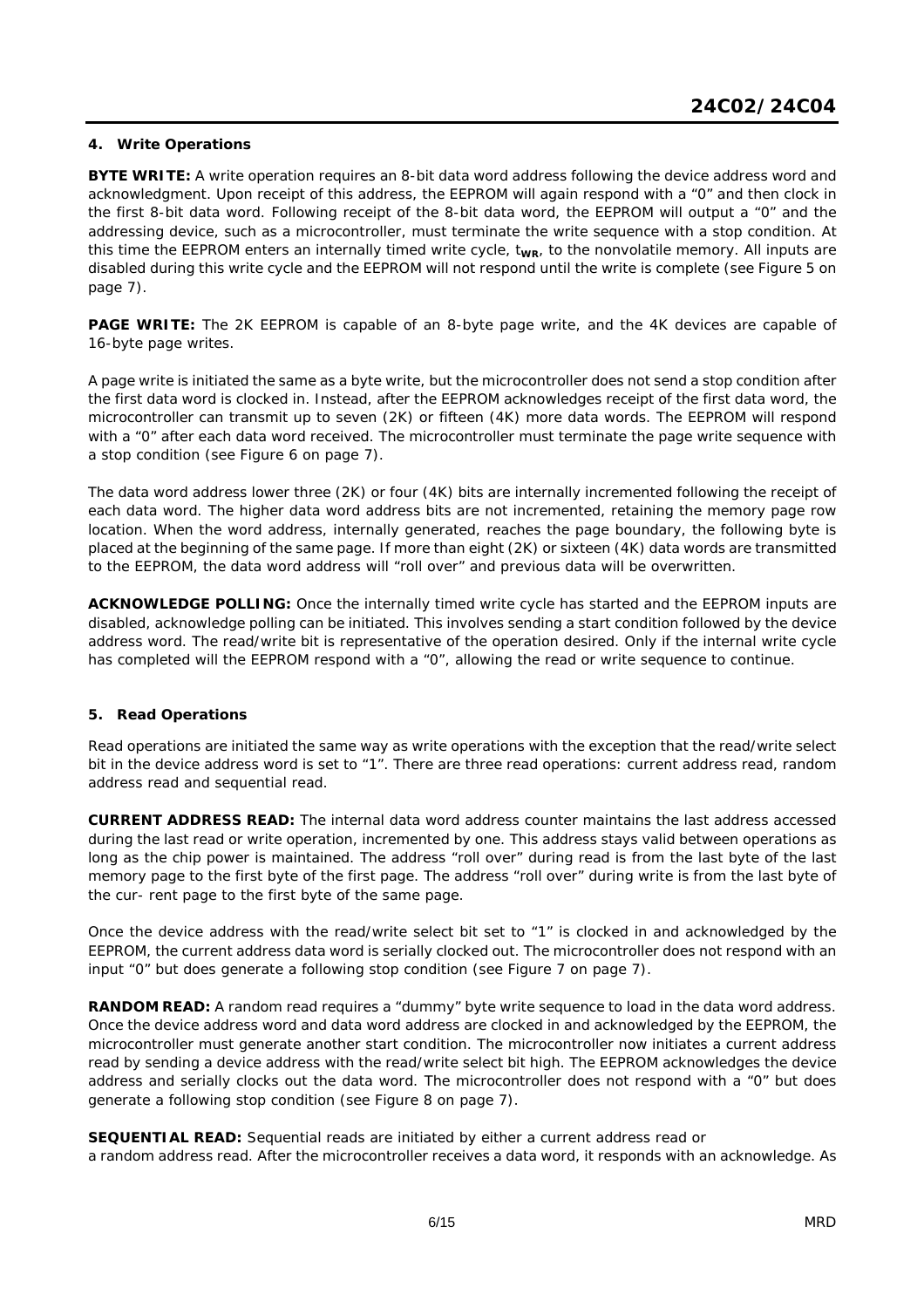long as the EEPROM receives an acknowledge, it will continue to increment the data word address and serially clock out sequential data words. When the memory address limit is reached, the data word address will "roll over" and the sequential read will continue. The sequential read operation is terminated when the microcontroller does not respond with a "0" but does generate a following stop condition (seeFigure 9 on page 8)

# **Figure 4.** Device Address



**Figure 5.** Byte Write



**Figure 6.** Page Write



**Figure 7.** Current Address Read



**Figure 8.** Random Read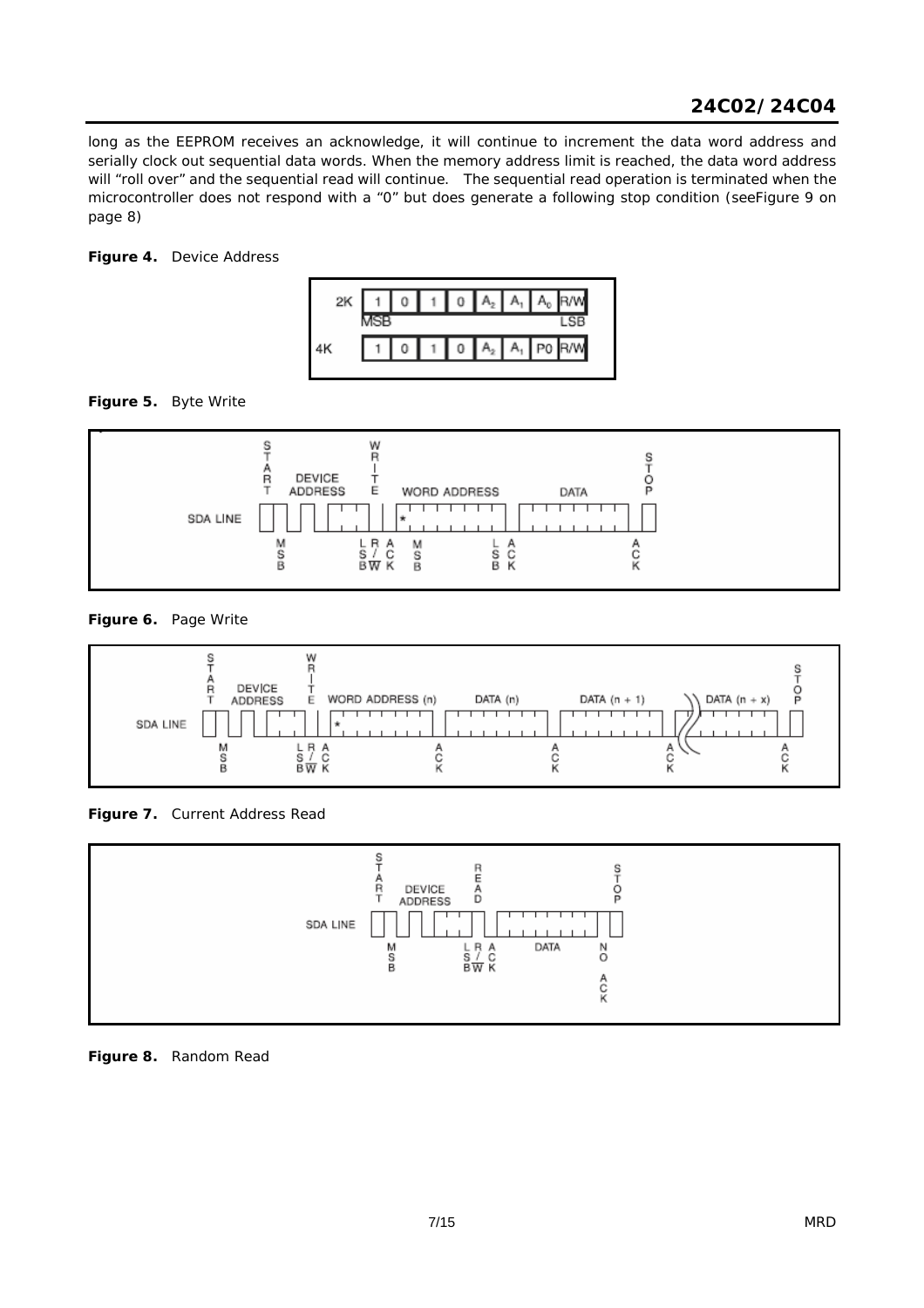# *24C02/24C04*



**Figure 9.** Sequential Read

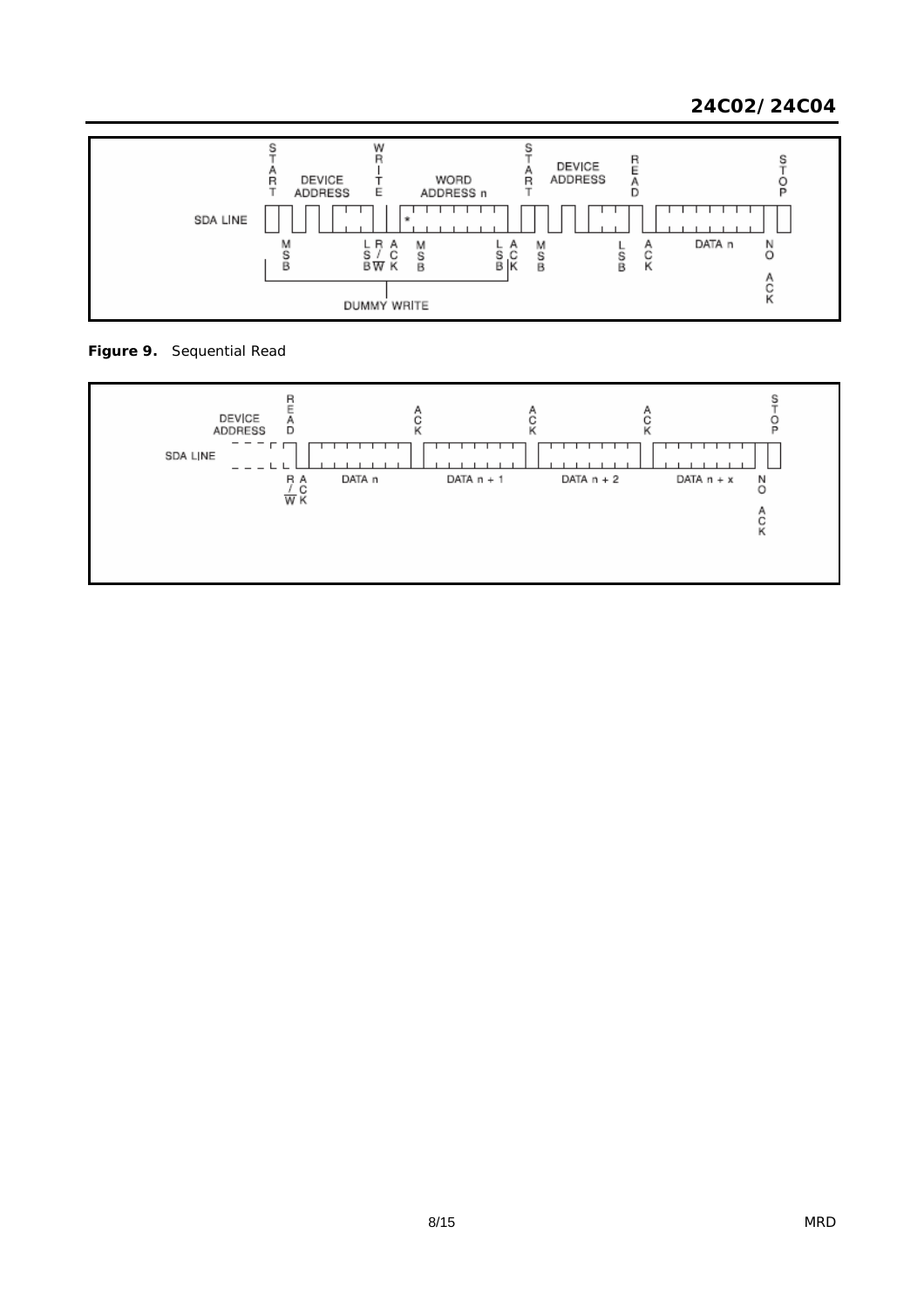# **Electrical Characteristics**

### **Absolute Maximum Stress Ratings**

| DC Supply Voltage $\ldots \ldots \ldots \ldots \ldots -0.3V$ to $+7.0V$ |  |
|-------------------------------------------------------------------------|--|
| Input / Output Voltage GND-0.3V to VCC+0.3V                             |  |
| Operating Ambient Temperature -40 $\degree$ C to +85 $\degree$ C        |  |
| Storage Temperature 55°C to +125°C                                      |  |

#### **\*Comments**

Stresses above those listed under "**Absolute Maximum Ratings**" may cause permanent damage to this device. These are stress ratings only. Functional operation of this device at these or any other conditions above those indicated in the operational sections of this specification is not implied or intended. Exposure to the absolute maximum rating conditions for extended periods may affect device reliability.

### **DC Electrical Characteristics**

Applicable over recommended operating range from:  $T_A = -40^{\circ}C$  to +85°C, VCC = +1.8V to +5.5V (unless otherwise noted)

| Parameter                       | Symbol           | Min.                     | Typ.           | Max.    | Unit   | Condition                     |
|---------------------------------|------------------|--------------------------|----------------|---------|--------|-------------------------------|
| Supply Voltage                  | $V_{cc1}$        | 1.8                      |                | 5.5     | $\vee$ |                               |
| Supply Voltage                  | $V_{cc2}$        | 2.5                      | $\blacksquare$ | 5.5     | $\vee$ |                               |
| Supply Voltage                  | $V_{cc3}$        | 2.7                      |                | 5.5     | V      |                               |
| Supply Voltage                  | $V_{cc4}$        | 4.5                      |                | 5.5     | V      |                               |
| Supply Current $V_{CC} = 5.0V$  | $I_{cc1}$        | $\overline{\phantom{a}}$ | 0.4            | 1.0     | mA     | READ at 100 kHz               |
| Supply Current $V_{CC} = 5.0V$  | $I_{cc2}$        | $\overline{\phantom{m}}$ | 2.0            | 3.0     | mA     | WRITE at 100 kHz              |
| Standby Current $V_{CC} = 1.8V$ | $I_{SB1}$        | $\overline{\phantom{a}}$ | 0.6            | 3.0     | μA     | $V_{IN}$ = VCC or VSS         |
| Standby Current $V_{CC} = 2.5V$ | $I_{SB2}$        | $\overline{\phantom{a}}$ | 1.4            | 4.0     | μA     | $V_{IN}$ = VCC or VSS         |
| Standby Current $V_{CC} = 2.7V$ | l<br>SB3         | $\overline{a}$           | 1.6            | 4.0     | μA     | $V_{IN}$ = VCC or VSS         |
| Standby Current $V_{CC} = 5.0V$ | $I_{SB4}$        | $\overline{\phantom{a}}$ | 8.0            | 18.0    | μA     | $V_{IN}$ = VCC or VSS         |
| Input Leakage Current           | Ιu.              |                          | 0.10           | 3.0     | μA     | $V_{IN}$ = VCC or VSS         |
| Output Leakage Current          | $I_{LO}$         |                          | 0.05           | 3.0     | μA     | $V_{\text{OUT}}$ = VCC or VSS |
| Input Low Level                 | $V_{IL}$         | $-0.6$                   | $ -$           | VCC x   | V      |                               |
|                                 |                  |                          |                | 0.3     |        |                               |
| Input High Level                | $V_{IH}$         | VCC x                    |                | $VCC +$ | $\vee$ |                               |
|                                 |                  | 0.7                      |                | 0.5     |        |                               |
| Output Low Level VCC = 5.0V     | V <sub>OL3</sub> | $\overline{\phantom{a}}$ |                | 0.4     | V      | $I_{OL} = 3.0mA$              |
| Output Low Level VCC = 3.0V     | $V_{OL2}$        | $\overline{\phantom{a}}$ | $\blacksquare$ | 0.4     | V      | $I_{OL} = 2.1 \text{ mA}$     |
| Output Low Level VCC = 1.8V     | $V_{OL1}$        |                          |                | 0.2     | V      | $I_{OL} = 0.15 \text{ mA}$    |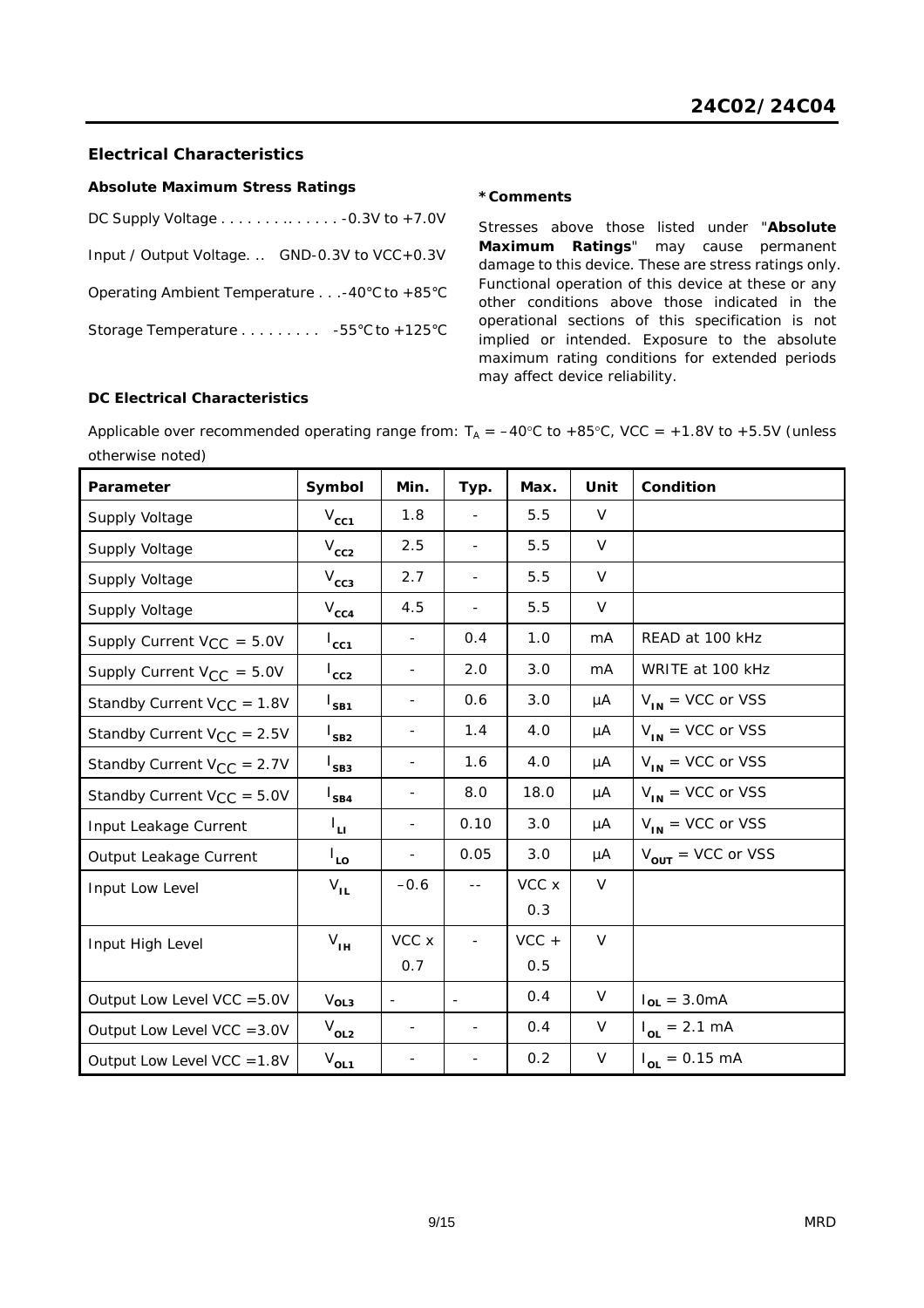# **Pin Capacitance**

Applicable over recommended operating range from  $T_A = 25^{\circ}C$ ,  $f = 1.0$  MHz, VCC = +1.8V

| Parameter                                                        | Symbol    | Min.                     | Typ.                     | Max. | Unit | Condition     |
|------------------------------------------------------------------|-----------|--------------------------|--------------------------|------|------|---------------|
| Input/Output<br>Capacitance<br>(SDA)                             | $C_{1/0}$ | $\overline{\phantom{a}}$ | $\overline{\phantom{a}}$ | 8    | pF   | $VI/O = 0V$   |
| Input Capacitance (A0, A1,<br>A <sub>2</sub> , SC <sub>L</sub> ) | $C_{IN}$  | $\overline{\phantom{a}}$ | $\overline{\phantom{a}}$ | 6    | pF   | $V_{IN} = OV$ |

### **AC Electrical Characteristics**

Applicable over recommended operating range from  $T_A = -40^{\circ}C$  to +85°C, VCC = +1.8V to +5.5V, CL = 1 TTL Gate and 100 pF (unless otherwise noted)

| Parameter                                                           | Symbol              | 1.8, 2.5, 2.7            |                          |                          | $5.0$ -volt              |                              |                          | <b>Units</b>    |
|---------------------------------------------------------------------|---------------------|--------------------------|--------------------------|--------------------------|--------------------------|------------------------------|--------------------------|-----------------|
|                                                                     |                     | Min.                     | Typ.                     | Max.                     | Min.                     | Typ.                         | Max.                     |                 |
| Clock Frequency, SCL                                                | $f_{\text{SCL}}$    |                          | $\frac{1}{2}$            | 400                      |                          | $\overline{a}$               | 1000                     | kHz             |
| Clock Pulse Width Low                                               | $t_{LOW}$           | 1.2                      | $\overline{\phantom{a}}$ | $\overline{a}$           | 0.4                      | L,                           |                          | $\mu s$         |
| Clock Pulse Width High                                              | $t_{\rm HIGH}$      | 0.6                      | $\overline{\phantom{a}}$ | $\overline{a}$           | 0.4                      | $\blacksquare$               | $\overline{\phantom{a}}$ | μs              |
| Noise Suppression Time                                              | $t_{\rm L}$         | $\blacksquare$           | $\overline{\phantom{a}}$ | 50                       | $\overline{\phantom{a}}$ | $\overline{\phantom{a}}$     | 40                       | ns              |
| Clock Low to Data Out Valid                                         | t <sub>AA</sub>     | 0.1                      | $\overline{\phantom{a}}$ | 0.9                      | 0.05                     | $\overline{a}$               | 0.55                     | μs              |
| Time the bus must be free<br>before a new transmission<br>can start | $t_{\text{BUF}}$    | 1.2                      | $\overline{\phantom{a}}$ | $\overline{\phantom{a}}$ | 0.5                      | $\overline{\phantom{a}}$     | ۰                        | μs              |
| <b>Start Hold Time</b>                                              | $t_{HD,STA}$        | 0.6                      | $\overline{\phantom{a}}$ | $\overline{\phantom{m}}$ | 0.25                     | $\overline{\phantom{a}}$     | $\overline{\phantom{a}}$ | $\mu s$         |
| Start Setup Time                                                    | t <sub>su.sta</sub> | 0.6                      | -                        | $\overline{\phantom{a}}$ | 0.25                     | $\overline{\phantom{a}}$     | $\blacksquare$           | μs              |
| Data In Hold Time                                                   | <sup>t</sup> HD.DAT | $\mathbf 0$              | $\overline{\phantom{a}}$ |                          | $\mathbf 0$              |                              |                          | μs              |
| Data In Setup Time                                                  | t <sub>SU.DAT</sub> | 100                      | $\overline{\phantom{0}}$ | $\overline{a}$           | 100                      | $\qquad \qquad \blacksquare$ | $\overline{\phantom{a}}$ | ns              |
| Inputs Rise Time                                                    | $t_{\mathsf{R}}$    | $\overline{\phantom{a}}$ | -                        | 0.3                      | $\overline{\phantom{a}}$ | $\overline{a}$               | 0.3                      | μs              |
| Inputs Fall Time                                                    | tF                  |                          | $\overline{\phantom{0}}$ | 300                      |                          | $\overline{\phantom{a}}$     | 100                      | ns              |
| Stop Setup Time                                                     | t <sub>su.sto</sub> | 0.6                      | $\overline{\phantom{a}}$ | $\overline{a}$           | .25                      | L,                           |                          | $\mu s$         |
| Data Out Hold Time                                                  | t <sub>DH</sub>     | 50                       | $\overline{\phantom{a}}$ | $\overline{a}$           | 50                       | $\overline{a}$               | $\blacksquare$           | ns              |
| Write Cycle Time                                                    | t <sub>wr</sub>     | $\overline{\phantom{a}}$ | $\overline{\phantom{0}}$ | 5                        | $\overline{\phantom{a}}$ | L,                           | 5                        | ms              |
| 5.0V, 25°C, Byte Mode                                               | Enduranc<br>e       | 1M                       | -                        | $\overline{\phantom{a}}$ | $\overline{\phantom{a}}$ | $\overline{\phantom{a}}$     |                          | Write<br>Cycles |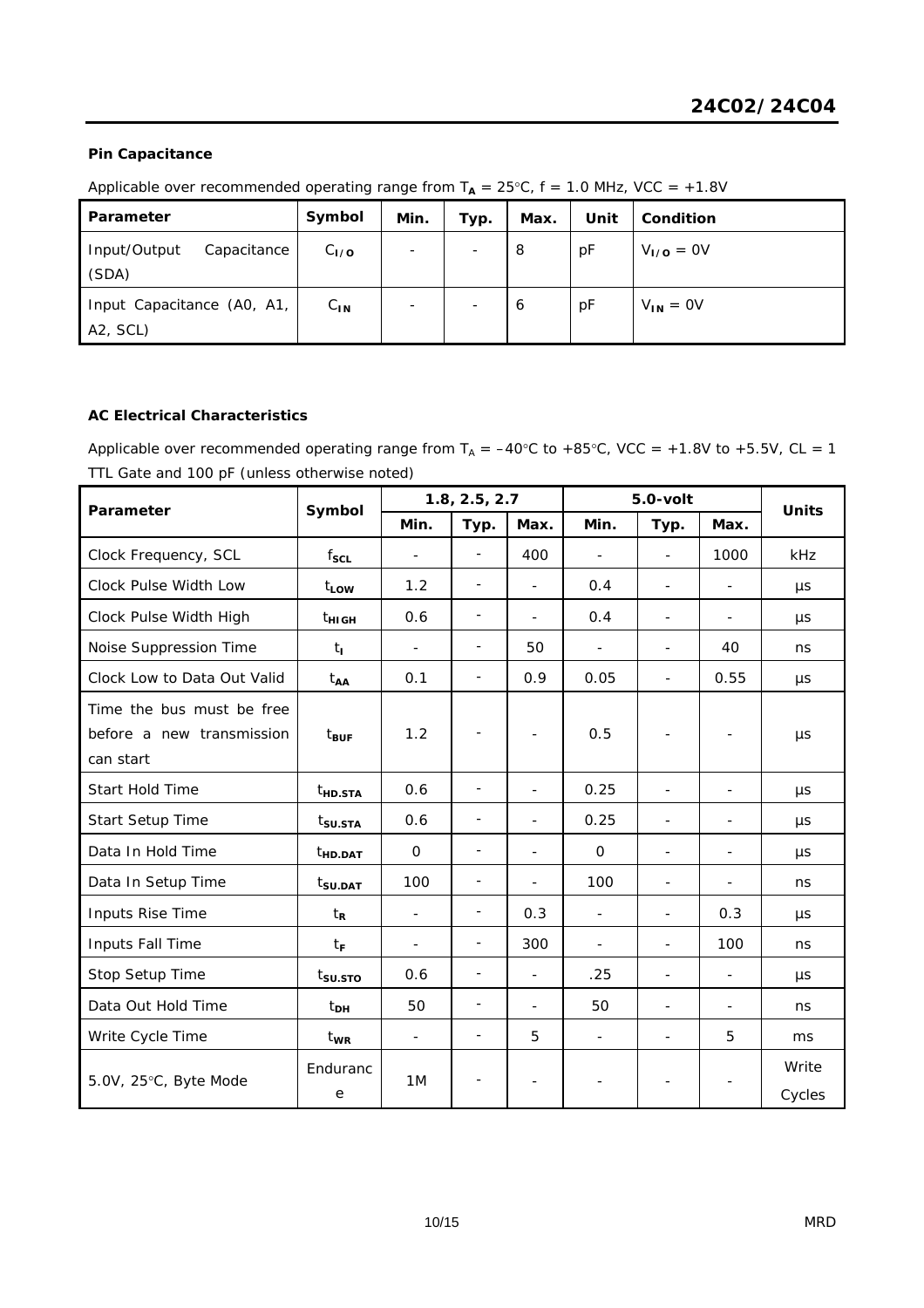# **Bus Timing**



**Figure 10.** SCL: Serial Clock, SDA: Serial Data I/O

# **Write Cycle Timing**

**Figure 11.** SCL: Serial Clock, SDA: Serial Data I/O



1. The write cycle time t<sub>wr</sub> is the time from a valid stop condition of a write sequence to the end of the internal clear/write cycle.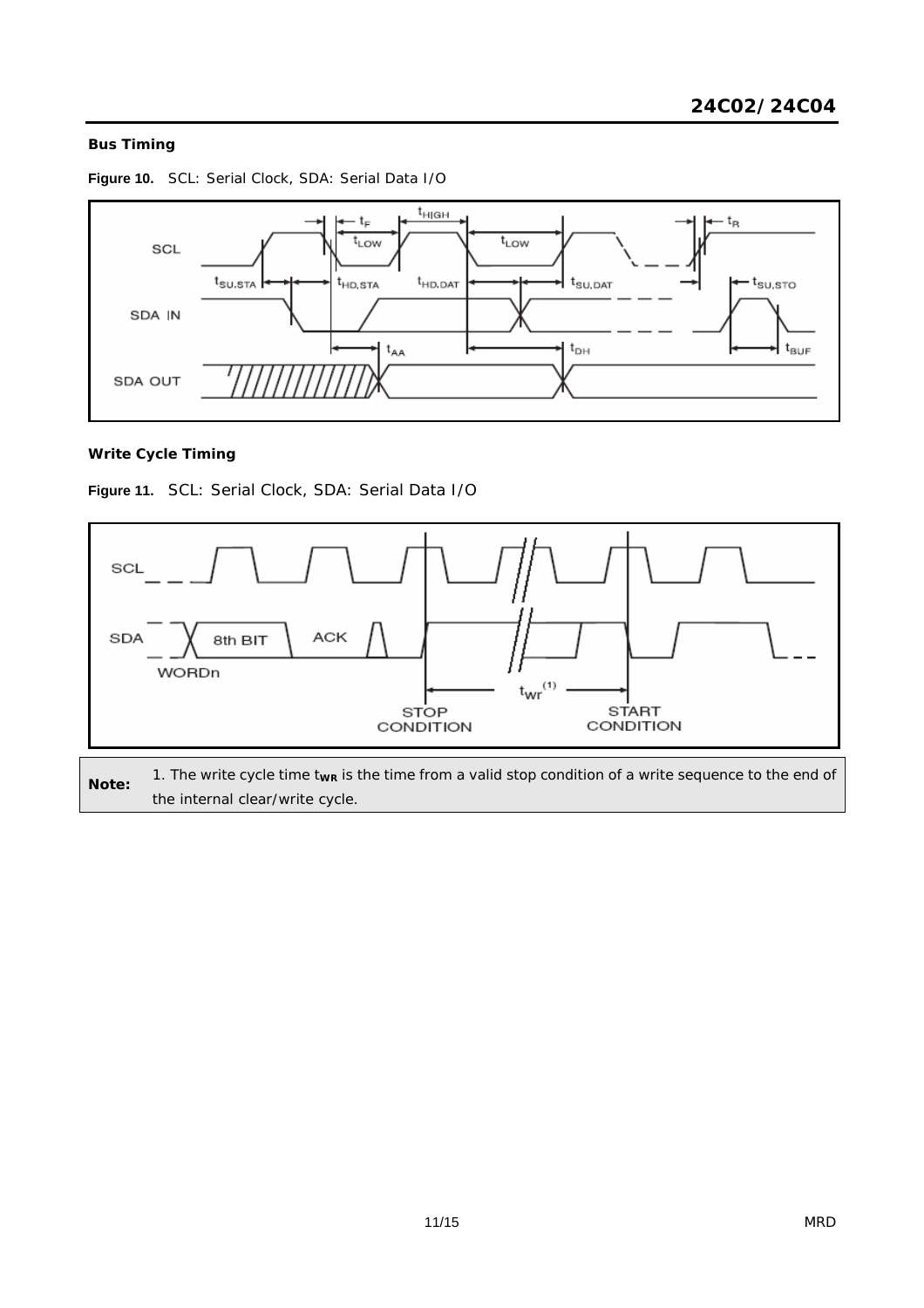# **Package Information 8P3 – PDIP Outline Dimensions**



| Note: | 1. This drawing is for general information only; refer to JEDEC Drawing MS-001, Variation BA for<br>additional information. |
|-------|-----------------------------------------------------------------------------------------------------------------------------|
|       | 2. Dimensions A and L are measured with the package seated in JEDEC seating plane Gauge                                     |
|       | $GS-3$ .                                                                                                                    |
|       | 3. D, D1 and E1 dimensions do not include mold Flash or protrusions. Mold Flash or protrusions                              |
|       | shall not exceed 0.010 inch.                                                                                                |
|       | 4. E and eA measured with the leads constrained to be perpendicular to datum.                                               |
|       | 5. Pointed or rounded lead tips are preferred to ease insertion.                                                            |
|       | 6. b2 and b3 maximum dimensions do not include Dambar protrusions. Dambar protrusions                                       |
|       | shall not exceed 0.010 (0.25 mm).                                                                                           |
|       |                                                                                                                             |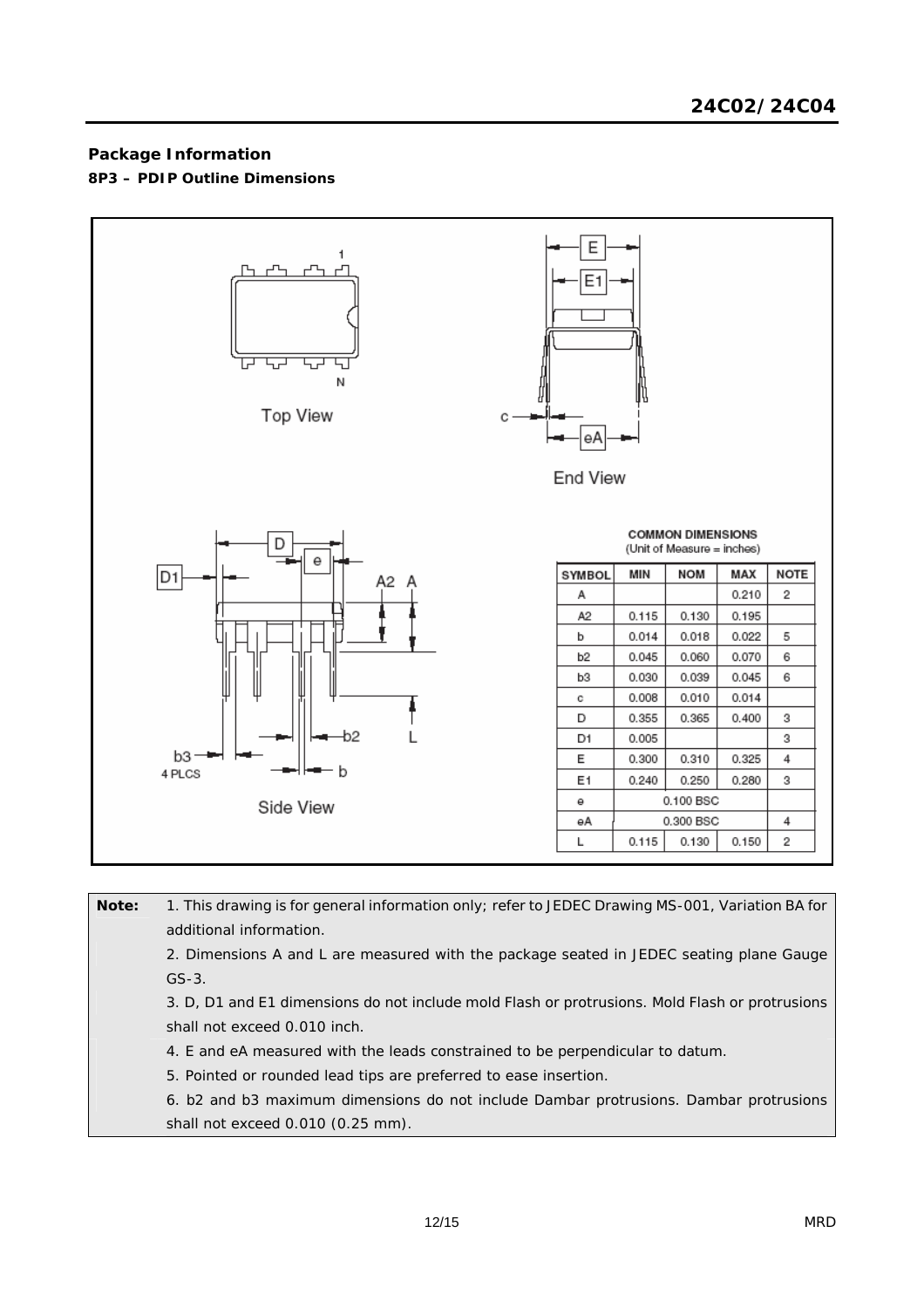# **8S1 – JEDEC SOIC**



**Note:** 1. These drawings are for general information only. Refer to JEDEC Drawing MS-012, Variation AA for proper dimensions, tolerances, datums, etc.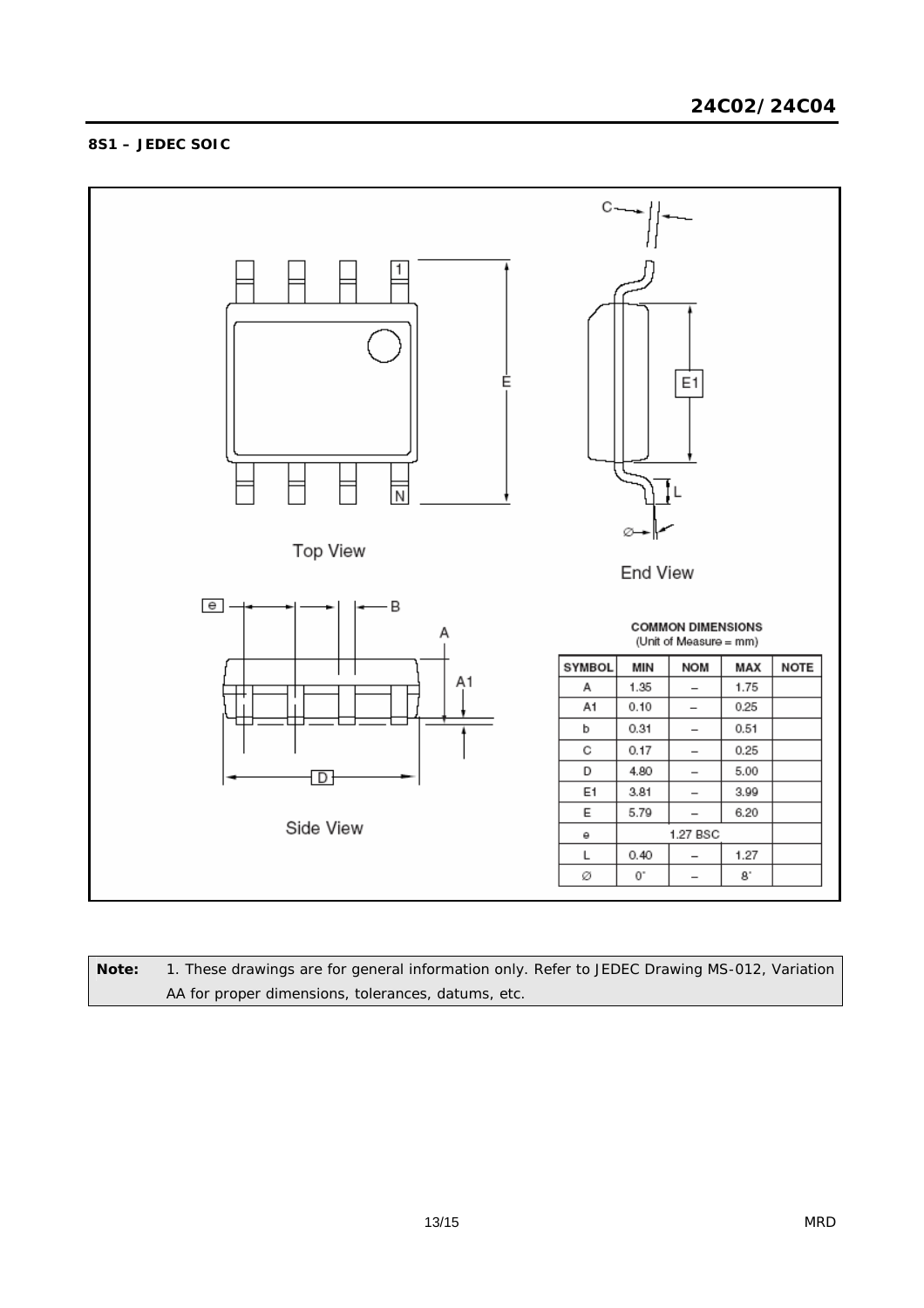## **8A2 – TSSOP**



**Note:** 1. This drawing is for general information only. Refer to JEDEC Drawing MO-153, Variation AA, for proper dimensions, tolerances, datums, etc. 2. Dimension D does not include mold Flash, protrusions or gate burrs. Mold Flash, protrusions and gate burrs shall not exceed 0.15 mm (0.006 in) per side. 3. Dimension E1 does not include inter-lead Flash or protrusions. Inter-lead Flash and protrusions shall not exceed 0.25 mm (0.010 in) per side. 4. Dimension b does not include Dambar protrusion. Allowable Dambar protrusion shall be 0.08 mm total in excess of the b dimension at maximum material condition. Dambar cannot be located on the lower radius of the foot. Minimum space between protrusion and adjacent lead is 0.07 mm. 5. Dimension D and E1 to be determined at Datum Plane H.